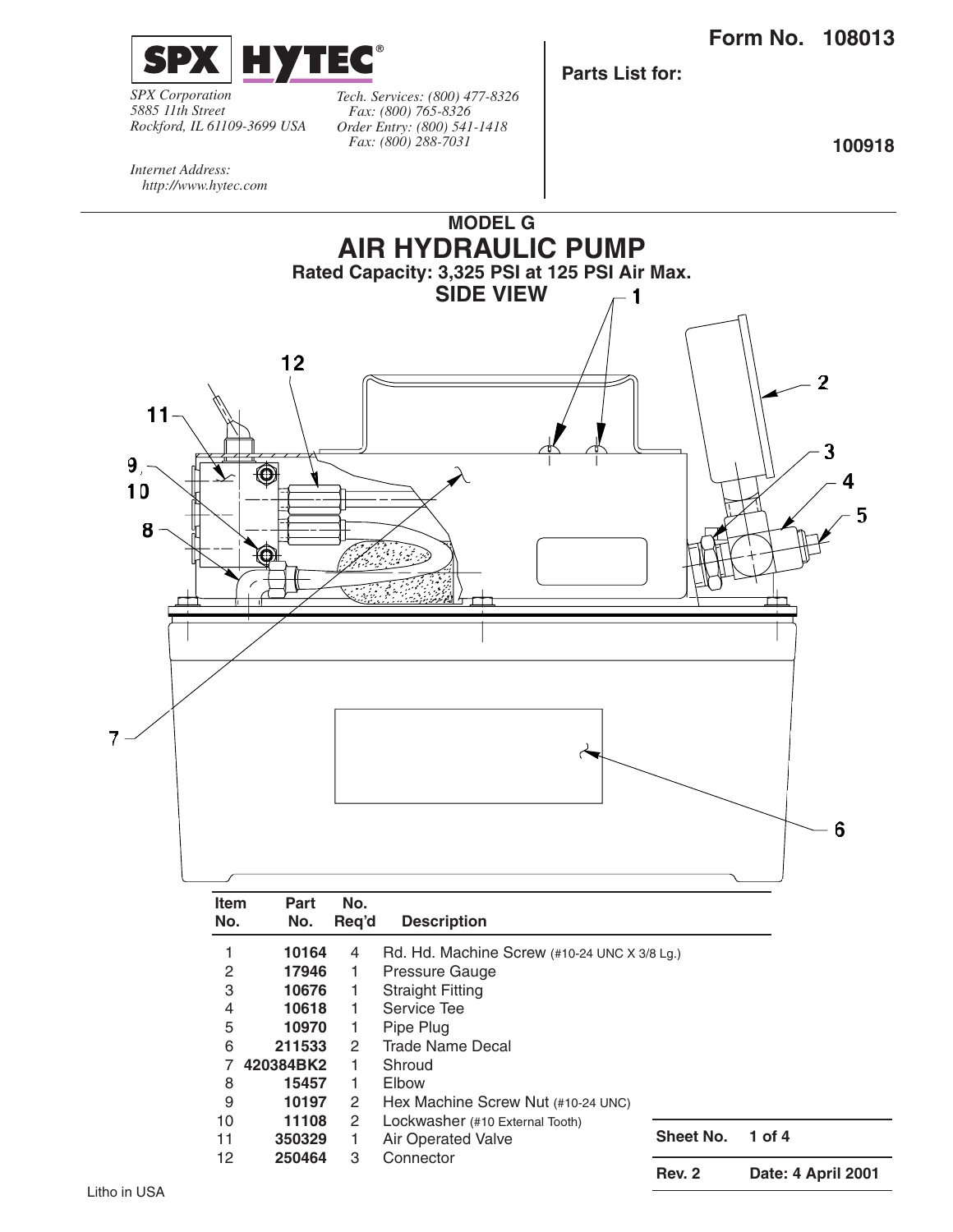

| <b>Item</b> | Part   | No.       |                                                                           |
|-------------|--------|-----------|---------------------------------------------------------------------------|
| No.         | No.    | Reg'd     | <b>Description</b>                                                        |
|             | 11856  | 2         | Rd. Hd. Machine Screw (#10-24 UNC X 1" Lg.)                               |
| 2           | 14726  | $.80$ ft. | Tubing                                                                    |
| 3           | 211060 | 10        | Hex Washer Hd. Screw $(49-15 \times 1)$ Lg.;<br>Torque to 25/30 in. lbs.) |
| 4           | *33853 |           | <b>Reservoir Gasket</b>                                                   |
| 5           | 61243  |           | Reservoir                                                                 |
| 6           | 305494 |           | Decal                                                                     |

Part numbers marked with an asterisk (\*) are contained in Repair Kit No. 301014.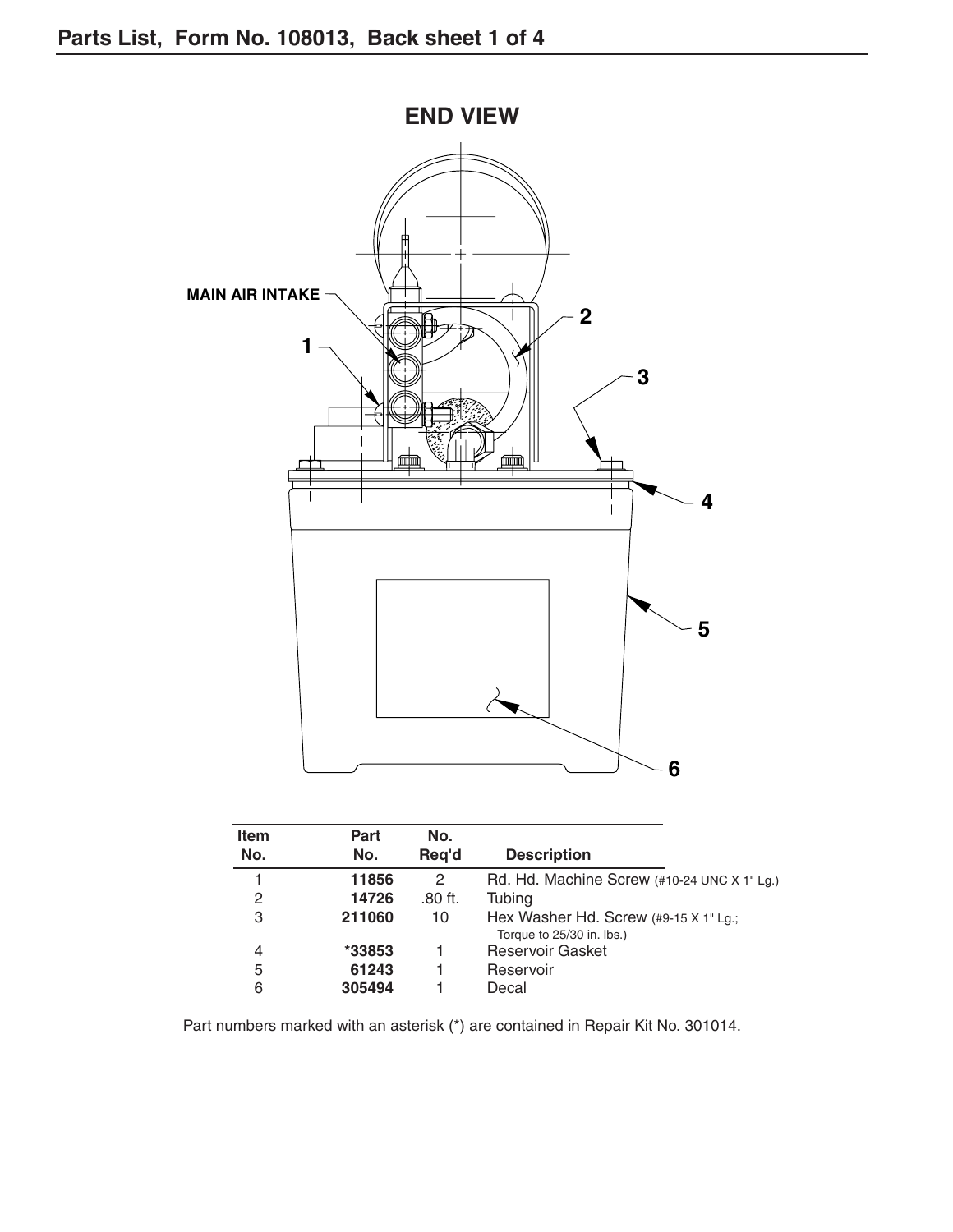

| <b>Item</b><br>No. | Part<br>No. | No.<br>Req'd | <b>Description</b>                                                                                                               |
|--------------------|-------------|--------------|----------------------------------------------------------------------------------------------------------------------------------|
| 1                  | 420293      |              | <b>Valve Body</b>                                                                                                                |
| 2                  | 58685       |              | Release Valve                                                                                                                    |
| 3                  | 421236BK2   |              | <b>Cover Plate</b>                                                                                                               |
| 4                  | 64767       | 1            | Pump Body                                                                                                                        |
| 5                  | 17428       | 4            | Soc. Hd. Cap Screw (1/4-20 UNC X 3-1/2" Lg.; Torque to<br>85/95 in. Ibs. oiled. Note: Cross torque in increments of 30 in. Ibs.) |
| 6                  | 11151       | 6            | Soc. Hd. Cap Screw (10-24 UNC X 1-1/4" Lg.;<br>Torque to 50/60 in. lbs.)                                                         |
| 7                  | 11434       | 2            | Soc. Hd. Cap Screw (10-24 UNC X 1/2 Lg.)                                                                                         |
| 8                  | 11089       | 2            | Washer (No. 10)                                                                                                                  |
| 9                  | 252041      |              | <b>Sealing Washer</b>                                                                                                            |
| 10                 | 351214      |              | Filler Plug Adapter                                                                                                              |
| 11                 | 252076      |              | Dipstick Assembly (Includes o-ring [Item #12])                                                                                   |
| 12                 | *10273      |              | O-ring (13/16 X .644 X .087)                                                                                                     |

Part numbers marked with an asterisk (\*) are contained in Repair Kit No. 301014.

**Sheet No. 2 of 4 Rev. 2 Date: 4 April 2001**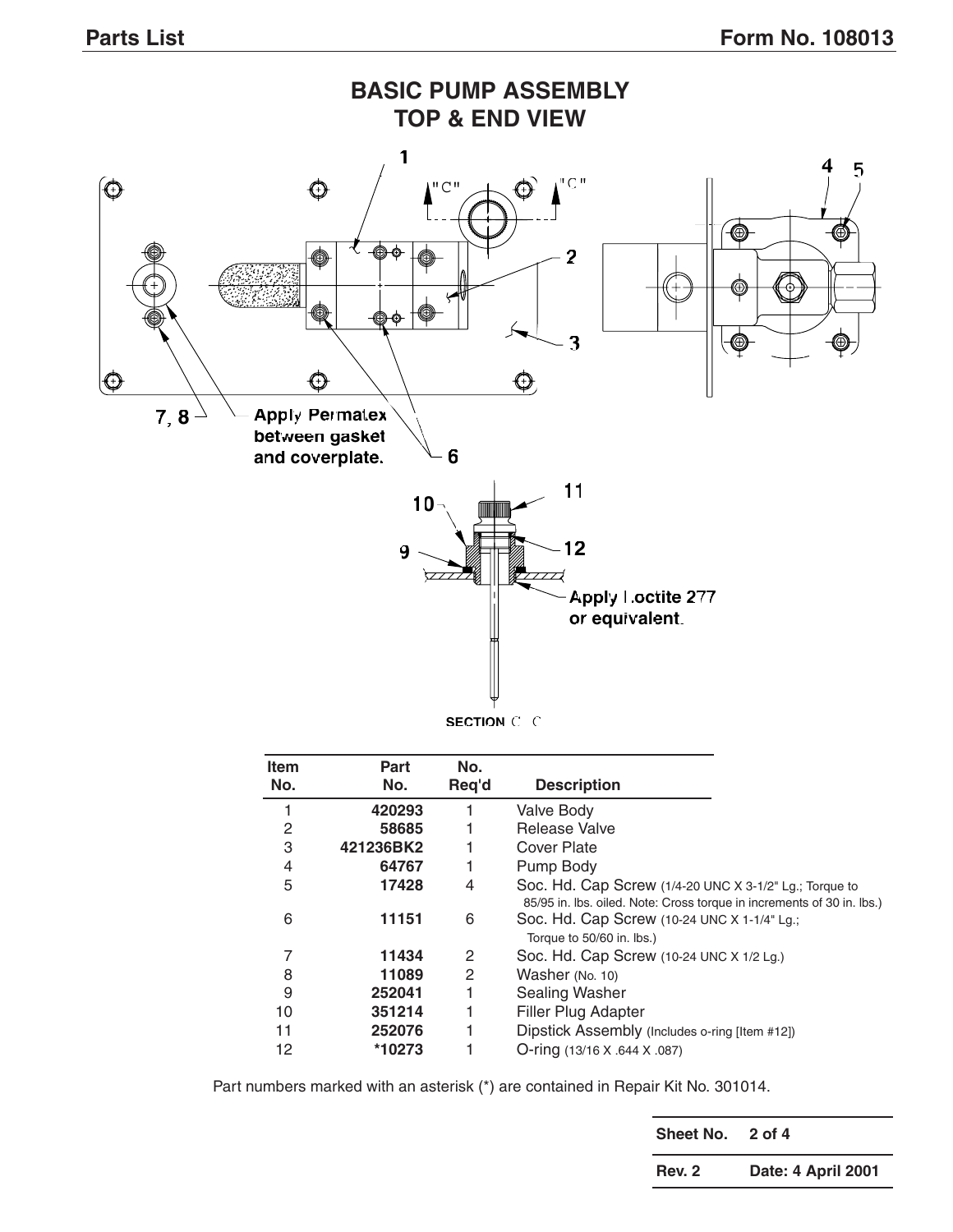**SIDE VIEW**

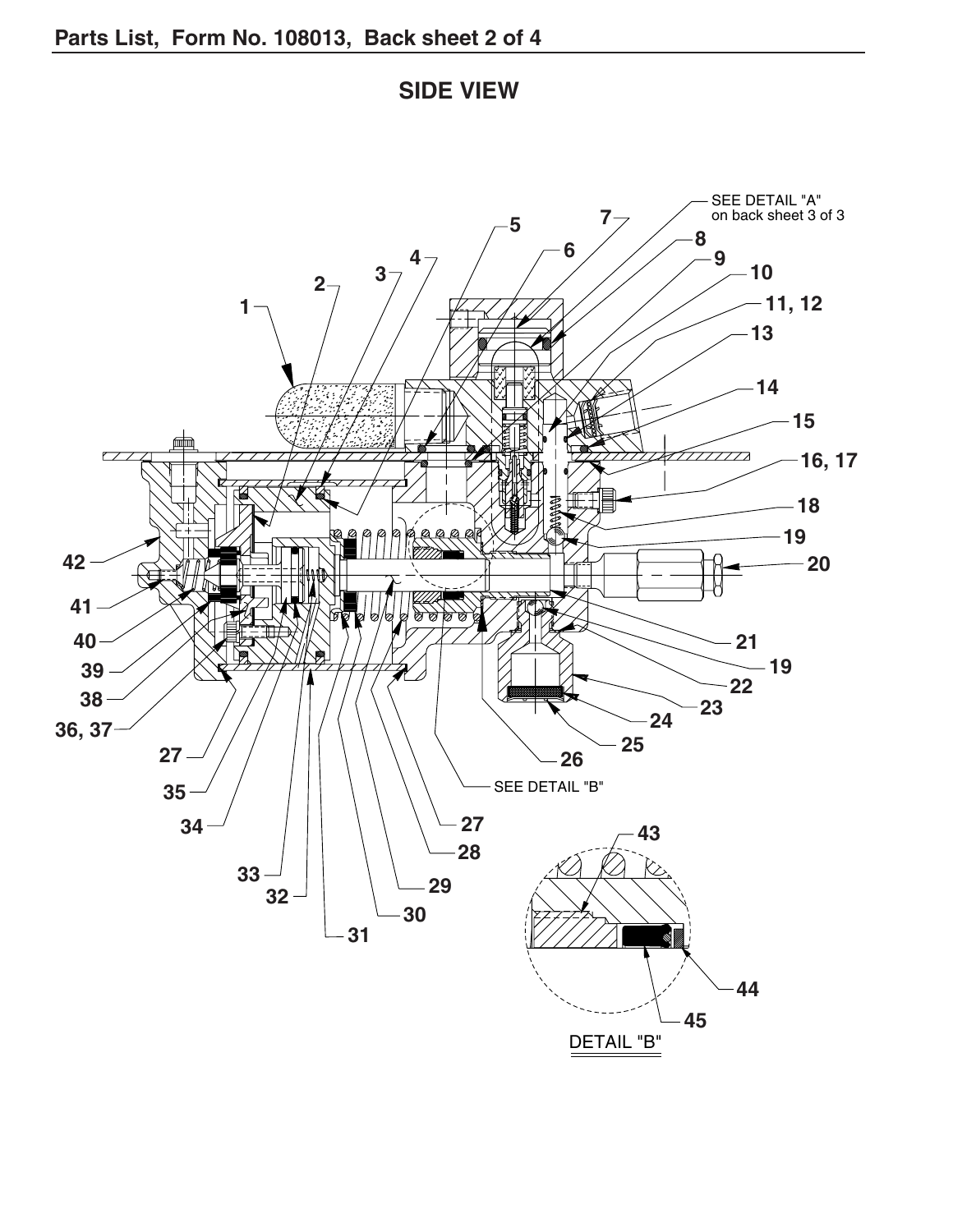| Item            | <b>Part</b> | No.            |                                                                                                         |
|-----------------|-------------|----------------|---------------------------------------------------------------------------------------------------------|
| No.             | No.         | Req'd          | <b>Description</b>                                                                                      |
| 1               | *250461     | 1              | Muffler                                                                                                 |
| 2               | *28239      | 1              | Gasket                                                                                                  |
| 3               | 52390       | 1              | Piston Body                                                                                             |
| 4               | *14265      | $\overline{c}$ | <b>Piston Ring</b>                                                                                      |
| 5               | *251835     | $\overline{c}$ | O-ring (2-1/2" X 2-5/16" X 3/32)                                                                        |
| 6               | *10276      | 1              | O-ring $(1" \times 3/4 \times 1/8)$                                                                     |
| $\overline{7}$  | 34757       | 1              | <b>Piston Release</b>                                                                                   |
| 8               | *208144     | 1              | O-ring (1-1/2" X 7/8 X 1/8; Apply lubricant)                                                            |
| 9               | *10272      | 1              | O-ring (3/4 X 9/16 X 3/32)                                                                              |
| 10              | 34378       | 1              | <b>Check Valve Body</b>                                                                                 |
| 11              | *250638     | 1              | <b>Filter Disc</b>                                                                                      |
| 12 <sup>2</sup> | 11088       | $\overline{c}$ | <b>Retaining Ring</b>                                                                                   |
| 13              | *211053     | $\overline{c}$ | O-ring (3/8 X 1/4 X 1/16)                                                                               |
| 14              | *11841      | 1              | O-ring (1-5/8" X 1-3/8" X 1/8)                                                                          |
| 15              | *351021     | 1              | Gasket                                                                                                  |
| 16              | *10442      | 1              | Plain Washer (3/8 X 1/4 X 1/32)                                                                         |
| 17              | 10002       | 1              | Soc. Hd. Cap Screw (1/4-20 UNC X 3/8 Lg.;                                                               |
|                 |             |                | Torque to 90/110 in. lbs.)                                                                              |
| 18              | *10445      | 1              | Compression Spring (5/32 O.D. X 3/4 Lg.)                                                                |
| 19              | $*10423$    | $\overline{c}$ | Steel Ball (9/32 dia.)                                                                                  |
| 20              | 21278-35    | 1              | Relief Valve (Set at 3,500/3,800 PSI; Apply loctite 592 [Power                                          |
|                 |             |                | Team #905516] or equiv. & torque to 150/170 in. lbs.)                                                   |
| 21              | 421834      | 1              | Cylinder (Torque to 90/100 ft. lbs. oiled)                                                              |
| 22              | *10261      | 1              | Plain Washer (3/4 X 19/32 X 1/32)                                                                       |
| 23              | 48010       | 1              | Filter Adapter (Torque to 40/50 ft. lbs. oiled)                                                         |
| 24              | *214578     | 1              | Filter                                                                                                  |
| 25              | *214586     | 1              | Retaining Ring (Internal)                                                                               |
| 26              | *10263      | 1              | Plain Washer (1" X .765 X 1/32)                                                                         |
| 27              | *17429      | $\overline{c}$ | Backup Washer (2-15/16" X 2-3/4" X .045)                                                                |
| 28              | $*13938$    | 1              | Compression Spring (1.452 O.D. X 4-7/16" Lg.)                                                           |
| 29              | 350071      | 1              | Piston                                                                                                  |
| 30              | *250205     | 1              | <b>Bumper</b>                                                                                           |
| 31              | 250206      | 1              | <b>Guide Spring</b>                                                                                     |
| 32              | 37434       | 1              | Air Cylinder (Note: Locate groove on upper half (top)                                                   |
|                 |             |                | of pump with chamfered tube end towards rear head<br>as shown in illustration on back of sheet 2 of 4.) |
| 33              | *12692      | 1              | Compression Spring (3/16 O.D. X 1-11/16" Lg.)                                                           |
| 34              | *211052     | 1              | O-ring (.900 X .706 X .097)                                                                             |
| 35              | 305475      | 1              | <b>Exhaust Valve Stem</b>                                                                               |
| 36              | *10241      | 3              | Lockwasher (For #10 bolt)                                                                               |
| 37              | 211054      | 3              | Soc. Hd. Cap Screw (#10-24 X 1/2 Lg.;                                                                   |
|                 |             |                | Torque to 50/55 in. lbs.)                                                                               |
| 38              | 33822       | 1              | <b>Piston End Plate</b>                                                                                 |
| 39              | *28183      | 1              | <b>Piston Poppet</b>                                                                                    |
| 40              | *205679     | 1              | Compression Spring (.485 O.D. X .915 Lg.)                                                               |
| 41              | *205674     | 1              | Hex Soc. Flat Hd. Cap Screw (8-32 UNC X 3/8 Lg.;                                                        |
|                 |             |                | Torque to 12/18 in. lbs.)                                                                               |
| 42              | 37468       | 1              | Rear Head                                                                                               |
| 43              | *351897     | $\mathbf{1}$   | Retainer (Note: See "INSTRUCTIONS FOR RETAINER                                                          |
|                 |             |                | REPLACEMENT" on sheet 4 of 4.)                                                                          |
| 44              | *12389      | 1              | Backup Washer (.69 x .50)                                                                               |
| 45              | *253429     | 1              | U-cup (.75 x .50 x .25 H)                                                                               |

Part numbers marked with an asterisk (\*) are contained in Repair Kit No. 301014. **Sheet No. 3 of 4**

Note: Shaded areas reflect last revision(s) made to this form.

**Rev. 2 Date: 4 April 2001**